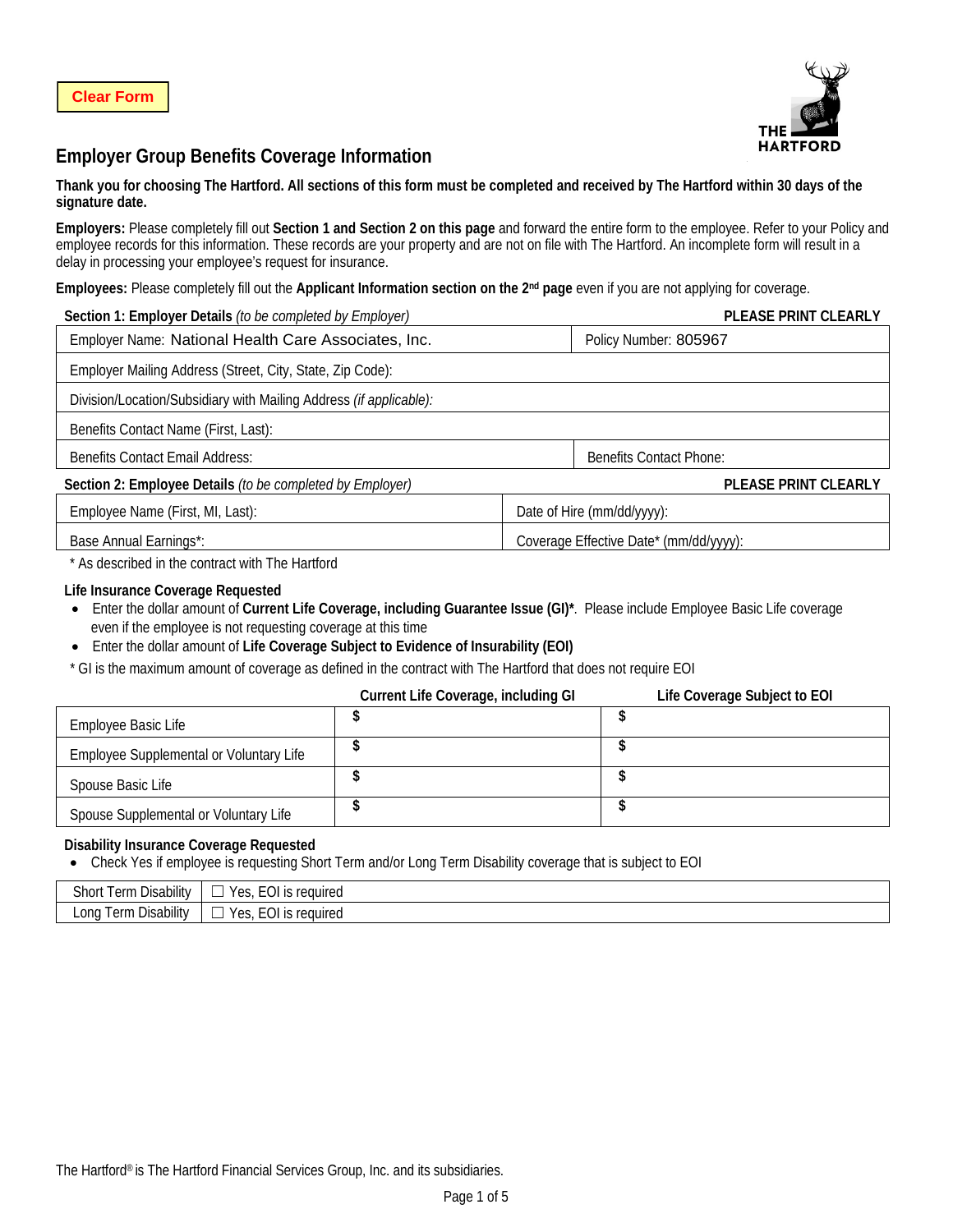

## **EVIDENCE OF INSURABILITY**

# **HARTFORD LIFE AND ACCIDENT INSURANCE COMPANY**

One Hartford Plaza, Hartford, CT 06155

## **Applicant Information**

|          | <b>First Name</b> | Last Name | Social Security # | Gender         | Height (ft./in.) | Weight (lbs.)* | Date of Birth<br>(mm/dd/yyyy) |
|----------|-------------------|-----------|-------------------|----------------|------------------|----------------|-------------------------------|
| Employee |                   |           |                   | Male<br>Female |                  |                |                               |
| Spouse   |                   |           |                   | Male<br>Female |                  |                |                               |

\* If currently pregnant, please provide pre-pregnancy weight

|          | <b>Street Address</b> | Day Time Phone       |  |
|----------|-----------------------|----------------------|--|
| Employee | City                  | Evening Phone        |  |
|          | State, Zip Code       | <b>Email Address</b> |  |

|        | <b>Street Address</b> | Day Time Phone       |  |
|--------|-----------------------|----------------------|--|
| Spouse | City                  | Evening Phone        |  |
|        | State, Zip Code       | <b>Email Address</b> |  |

□ Spouse's Address is the same as the Employee's

## **Medical Information**

**Each Applicant must answer each of the following questions to the best of their knowledge and belief.** 

|                                                                                                                                                                                                                                                                                                                          | Employee                | Spouse              |
|--------------------------------------------------------------------------------------------------------------------------------------------------------------------------------------------------------------------------------------------------------------------------------------------------------------------------|-------------------------|---------------------|
| Within the past 5 years, have you been diagnosed with or treated by a licensed medical physician for Acquired Immune<br>Deficiency Syndrome (AIDS) or AIDS Related Complex (ARC) caused by the Human Immunodeficiency Virus (HIV)<br>infection or other sickness or condition derived from such infection?               | $\Box$ Yes<br>  No      | <b>TYes</b><br>l No |
| Are you currently pregnant?                                                                                                                                                                                                                                                                                              | $\Box$ Yes<br>$\Box$ No | Yes<br>l No         |
| Within the past 5 years, with the exception of a past pregnancy, have you lost time from work for more than 10<br>consecutive work days due to a disability, injury, or sickness?                                                                                                                                        | Yes<br>$\Box$ No        | <b>Yes</b><br>- No  |
| Within the past 5 years, have you used any controlled substances, with the exception of those taken as prescribed by<br>your physician, been diagnosed or treated for drug or alcohol abuse (excluding support groups), or been convicted of<br>operating a motor vehicle while under the influence of drugs or alcohol? | $\Box$ Yes<br>$\Box$ No | l Yes<br>– I No     |

The Hartford® is The Hartford Financial Services Group, Inc. and its subsidiaries.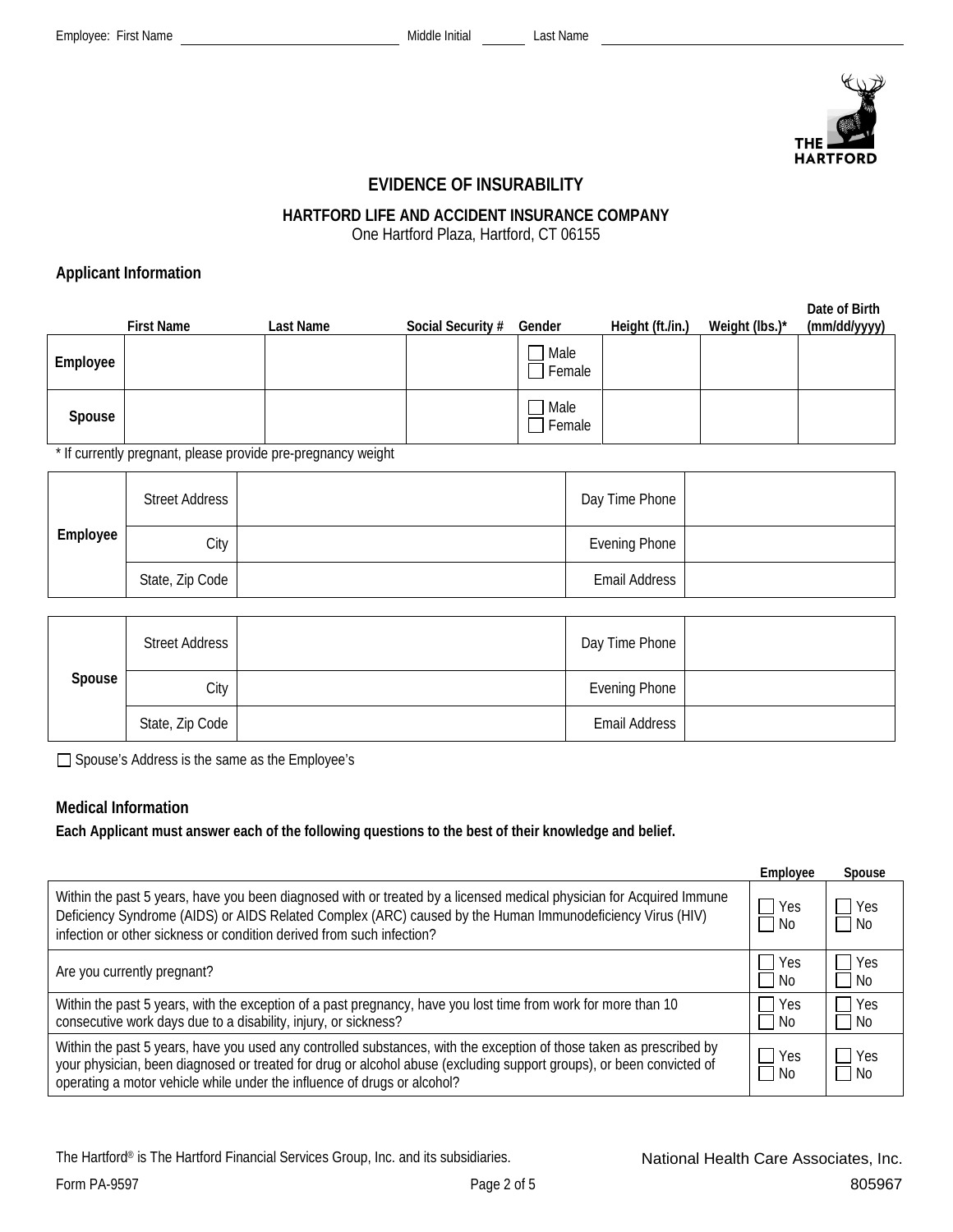# **Medical Information (continued)**

Within the past 5 years, have you been diagnosed with or treated by a licensed member of the medical profession for:

|                                                                                                                                                | Employee                             | Spouse                                   |                                                                                              | Employee              | Spouse                                               |
|------------------------------------------------------------------------------------------------------------------------------------------------|--------------------------------------|------------------------------------------|----------------------------------------------------------------------------------------------|-----------------------|------------------------------------------------------|
| <b>Heart Disease</b><br>(Do not check "Yes" if you only have High<br>Blood Pressure or a Heart Murmur)                                         | Yes<br>N <sub>0</sub>                | Yes<br>$\blacksquare$<br><b>No</b>       | Disease, injury or surgery of Joint, Ligaments,<br>Knee, Back, or Neck (including Arthritis) | Yes<br>N <sub>0</sub> | Yes<br>$\blacksquare$<br><b>No</b><br>$\blacksquare$ |
| Heart-Related Surgery or<br><b>Heart Attack</b>                                                                                                | Yes<br><b>No</b>                     | Yes<br><b>No</b>                         | Muscular Dystrophy                                                                           | Yes<br>N <sub>0</sub> | Yes<br>N <sub>0</sub>                                |
| <b>High Blood Pressure</b><br>If you checked "Yes" to High Blood<br>Pressure, have you had a change in<br>medication within the last 6 months? | Yes<br><b>No</b><br>Yes<br><b>No</b> | 7 Yes<br><b>No</b><br>7 Yes<br><b>No</b> | Hepatitis (Do not check "Yes" for Hepatitis A) or<br>Cirrhosis                               | Yes<br>$\Box$ No      | Yes<br>N <sub>0</sub><br>$\Box$                      |
| <b>Blocked Arteries (Arteriosclerosis,</b><br>Atherosclerosis, Aneurysm, or Deep Vein<br>Blood Clot)                                           | Yes<br>No                            | Yes<br><b>No</b>                         | Amyotrophic Lateral Sclerosis (ALS) or Multiple<br>Sclerosis (MS)                            | Yes<br><b>No</b>      | Yes<br><b>No</b>                                     |
| Stroke or transient ischemic attack (TIA)                                                                                                      | Yes<br>N <sub>0</sub>                | Yes<br><b>No</b>                         | Alzheimer's or Parkinson's Disease                                                           | Yes<br><b>No</b>      | Yes<br><b>No</b>                                     |
| Chronic Obstructive Pulmonary Disease<br>(COPD) or Emphysema                                                                                   | Yes<br>N <sub>o</sub>                | Yes<br><b>No</b>                         | Paralysis                                                                                    | Yes<br>N <sub>0</sub> | Yes<br><b>No</b>                                     |
| <b>Diabetes</b>                                                                                                                                | Yes<br><b>No</b>                     | Yes<br><b>No</b>                         | Major Organ Transplant                                                                       | Yes<br><b>No</b>      | Yes<br><b>No</b>                                     |
| Depression                                                                                                                                     | Yes<br>N <sub>0</sub>                | Yes<br>N <sub>0</sub>                    | Chronic Fatigue Syndrome or Fibromyalgia                                                     | Yes<br>No             | Yes<br><b>No</b>                                     |
| Sleep Apnea                                                                                                                                    | Yes<br><b>No</b>                     | Yes<br><b>No</b>                         | Narcolepsy                                                                                   | Yes<br><b>No</b>      | Yes<br><b>No</b>                                     |
| Cancer (Do not check "Yes" for Basal Cell<br>Carcinoma only)<br>If "Yes", Date of Diagnosis:                                                   | Yes<br>No                            | Yes<br><b>No</b>                         | Ulcerative Colitis or Crohn's Disease                                                        | Yes<br>N <sub>0</sub> | Yes<br>N <sub>0</sub><br>$\Box$                      |
| Psychotic, Psychiatric, Personality, or Bi-<br>Polar Disorder                                                                                  | Yes<br><b>No</b>                     | Yes<br><b>No</b>                         | Kidney Failure or Dialysis                                                                   | Yes<br>N <sub>o</sub> | Yes<br><b>No</b>                                     |

### **Notice**

To the best of your knowledge, you are required to notify Hartford Life and Accident Insurance Company in writing of any changes in your medical condition between the date you sign this form and the date the coverage is approved.

In order to complete the evaluation of this application, Hartford Life and Accident Insurance Company may contact you, through the mail or over the telephone:

- 1. to clarify any information contained on this form;
- 2. to obtain any information missing from this form;
- 3. to ask additional questions of you or your physician about the information that you have provided; or
- 4. to request a paramedical exam.

We may also use information about you obtained from other sources, including our claim files, evidence of insurability applications you have previously submitted to us, copies of medical records which you have authorized us to review, and information obtained from MIB, Inc. Only information that is relevant to determining Evidence of Insurability for the coverage which you are currently requesting will be considered.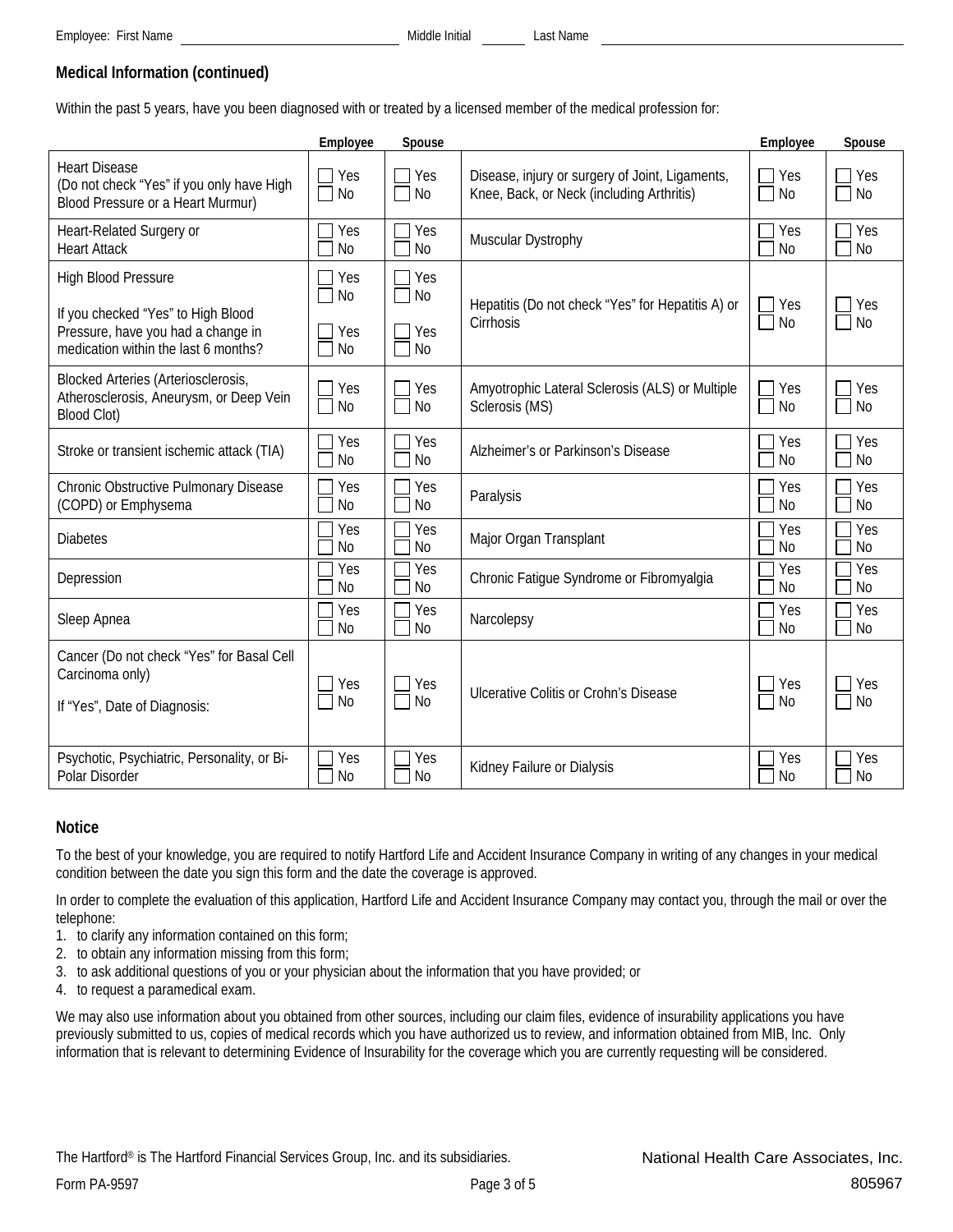Employee: First Name **Middle Initial** Last Name **Middle Initial** 

# **Authorization**

I, an undersigned applicant, authorize Hartford Life and Accident Insurance Company, together with its affiliates, ("Company") to contact me, during the evaluation of this application, through the mail, secure e-mail, or over the telephone, at the address or telephone number identified in this application, or otherwise provided by me:

- 1. to clarify any information contained on this form;
- 2. to obtain any information missing from this form; or
- 3. to request a paramedical exam.

In the event that I cannot be reached via telephone, I authorize a representative of the Company to leave a voice message identifying his or her name, the Company name, and a return phone number, indicating that he or she is calling to obtain information necessary to complete my recent application for insurance. The message will also contain an underwriting ID number and the hours during which I may reach a representative of the Company by telephone.

 $\Box$  Yes, you may leave a message as indicated above.  $\Box$  No, please do not leave a message.

In addition to the information that I have provided on this application, I authorize the Company to use information about me obtained from Company claim files, insurance applications and medical information I or my physician(s) have previously submitted to the Company. I further authorize my employer, any health or benefits plan, physician, medical professional, hospital, clinic, laboratory, MIB Group, Inc. (MIB, Inc), pharmacy or pharmacy benefits manager that possesses my protected personal health information ("PHI"), including copies of records concerning physical or mental illness, diagnosis, prognosis, prescription information, care or treatment provided to me (but excluding HIV and genetic testing), to furnish such protected health information to the Company or its representative. The Company may only use information disclosed under this authorization that is relevant to underwrite this or any other insurance application to the Company during the period that the Authorization is valid (as described below), at any time to aid in the detection of fraud, and for internal research purposes.

I authorize the Company to disclose the "PHI" in its files to its reinsurer(s) and affiliates, other insurance companies and their affiliates, other persons, representatives and/or organizations performing functions on behalf of the Company and their affiliates, my employer, or as required by law, including any mandated reporting to state agencies. I understand that I may request details about any of the information gathered about me that relates to this application and that such requested information and the identity of the source of the information shall be released to me or, in the case of medical information, to a licensed medical professional of my choice.

I/We authorize Hartford Life and Accident Insurance Company, or its reinsurers, to make a brief report of my/our personal health information to Medical Information Bureau.

I agree that a photocopy of this authorization is valid as the original and I understand that I or my authorized representative is entitled to receive a copy of this authorization upon request.

This authorization shall be valid for twenty-four (24) months from the date signed below. This authorization may be revoked upon written request to the Company, and will not remain valid beyond the date the revocation is received by the Company. I understand the revocation may be a basis for denying my insurance application, and that it does not alter the Company's right to use the application for purposes of determining misrepresentation once coverage has been issued.

I have received and read a copy of the Notice of Insurance Information Practices.

### **Fraud**

**For any Applicants that do not reside in the following states: Alabama, Colorado, District of Columbia, Florida, Kentucky, Maryland, Oregon, Pennsylvania, Puerto Rico, Tennessee and Washington:** Any person who knowingly presents a false or fraudulent claim for payment of a loss or benefit or knowingly presents false information in an application for insurance may be guilty of a crime and may be subject to fines and confinement in prison.

**For residents of Alabama:** Any person who knowingly presents a false or fraudulent claim for payment of a loss or benefit or knowingly presents false information in an application for insurance is guilty of a crime and may be subject to restitution fines or confinement in prison, or any combination thereof.

**For residents of Colorado:** It is unlawful to knowingly provide false, incomplete, or misleading facts or information to an insurance company for the purpose of defrauding or attempting to defraud the company. Penalties may include imprisonment, fines, denial of insurance, and civil damages. Any insurance company or agent of an insurance company who knowingly provides false, incomplete, or misleading facts or information to a policyholder or claimant for the purpose of defrauding or attempting to defraud the policyholder or claimant with regard to a settlement or award payable from insurance proceeds shall be reported to the Colorado Division of Insurance within the Department of Regulatory Agencies.

**For residents of District of Columbia:** Any person who knowingly presents a false or fraudulent claim for payment of a loss or benefit or knowingly presents false information in an application for insurance is guilty of a crime and may be subject to fines and confinement in prison.

**For residents of Florida:** Any person who knowingly and with intent to injure, defraud, or deceive any insurer files a statement of claim or an application containing any false, incomplete, or misleading information is guilty of a felony of the third degree.

The Hartford® is The Hartford Financial Services Group, Inc. and its subsidiaries.